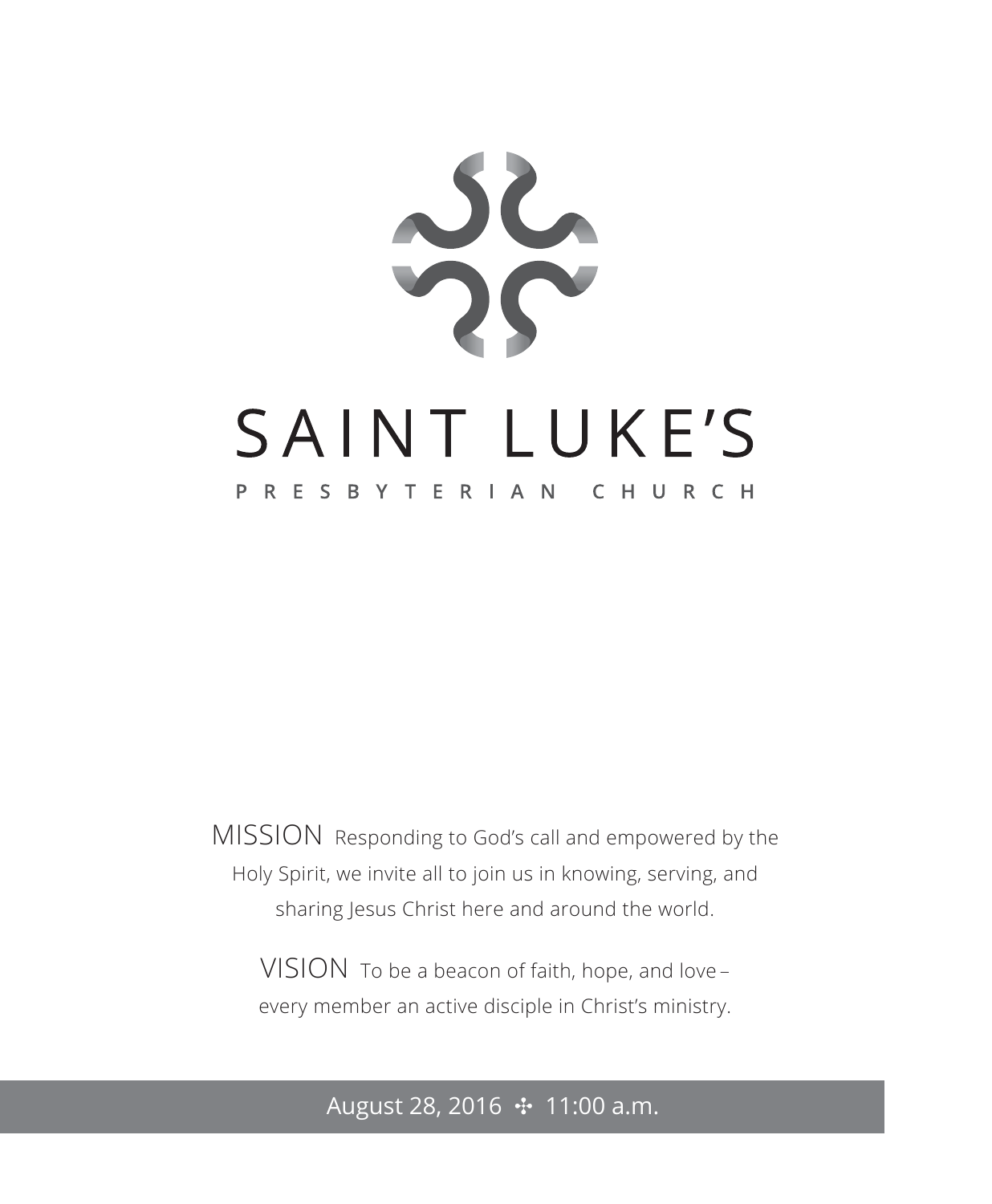

1978 Mount Vernon Road • Dunwoody, Georgia 30338 770.393.1424 • www.slpres.org

# **August 28, 2016**

Ordinary Time

**Liturgical Color:** *Green Green is used to represent spiritual growth.* 

*The Red Rose on the pulpit is in honor of the birth of Emmett Wayne Favero, born on June 30th, to Amanda Smith and Anthony Favero.*

# **SUNDAY SCHEDULE**

**8:30 a.m.** Chapel Communion Service **9:30 a.m.** Sunday School **11:00 a.m.** Sanctuary Worship Service *Nursery available at all services & Sunday School*

# **SERVING TODAY**

|                                                    | <b>Acolytes</b> Supervisor, Cailin Thelen    |
|----------------------------------------------------|----------------------------------------------|
|                                                    |                                              |
|                                                    |                                              |
|                                                    |                                              |
|                                                    |                                              |
| Thank you to Marjee Williams for being last week's |                                              |
| candle lighter.                                    |                                              |
|                                                    | <b>Chancel Guild</b> Brid & Tricia Igleheart |

| <b>Sound CrewBrad Troha</b> |  |  |  |  |  |  |  |  |
|-----------------------------|--|--|--|--|--|--|--|--|

**Ushers** . . . . . . . . . . Captains, Krissy & Avery Williams; Ann Sargent; Bart Paul; Oliver Hurst; Caroline Hurst

# **WELCOME, GUESTS!**

We are delighted you are worshiping with us!

**DURING** the Welcome, please print the requested information on the Friendship Pad and pass the Friendship Pad down the pew.

**AFTER** the worship service, please visit the welcome table in the Narthex (Sanctuary lobby). A Deacon and an Elder will be on hand to welcome you and answer questions. They will also provide you with a Guest Packet and a loaf of freshlybaked bread.

**FOR MORE** information about our programs, ministries or membership, please contact one of our Pastors at 770.393.1424, or visit our website: slpres.org.

# **THAT ALL MAY WORSHIP**

**A HEARING LOOP** is accessible by switching hearing aids to **T-coil**. **LARGE PRINT HYMNALS** and **BACK CUSHIONS** are available; our ushers are happy to assist you.

**CHILDREN** are a precious part of our church family, and we welcome them in worship. Worship notebooks and activity packets are available on the back ledges of the sanctuary for preschool and elementary ages. Each week, children are invited to walk up for an age-appropriate message during "Tell Us Our Story." After that time, they may remain in worship or go to child care (PreK and younger).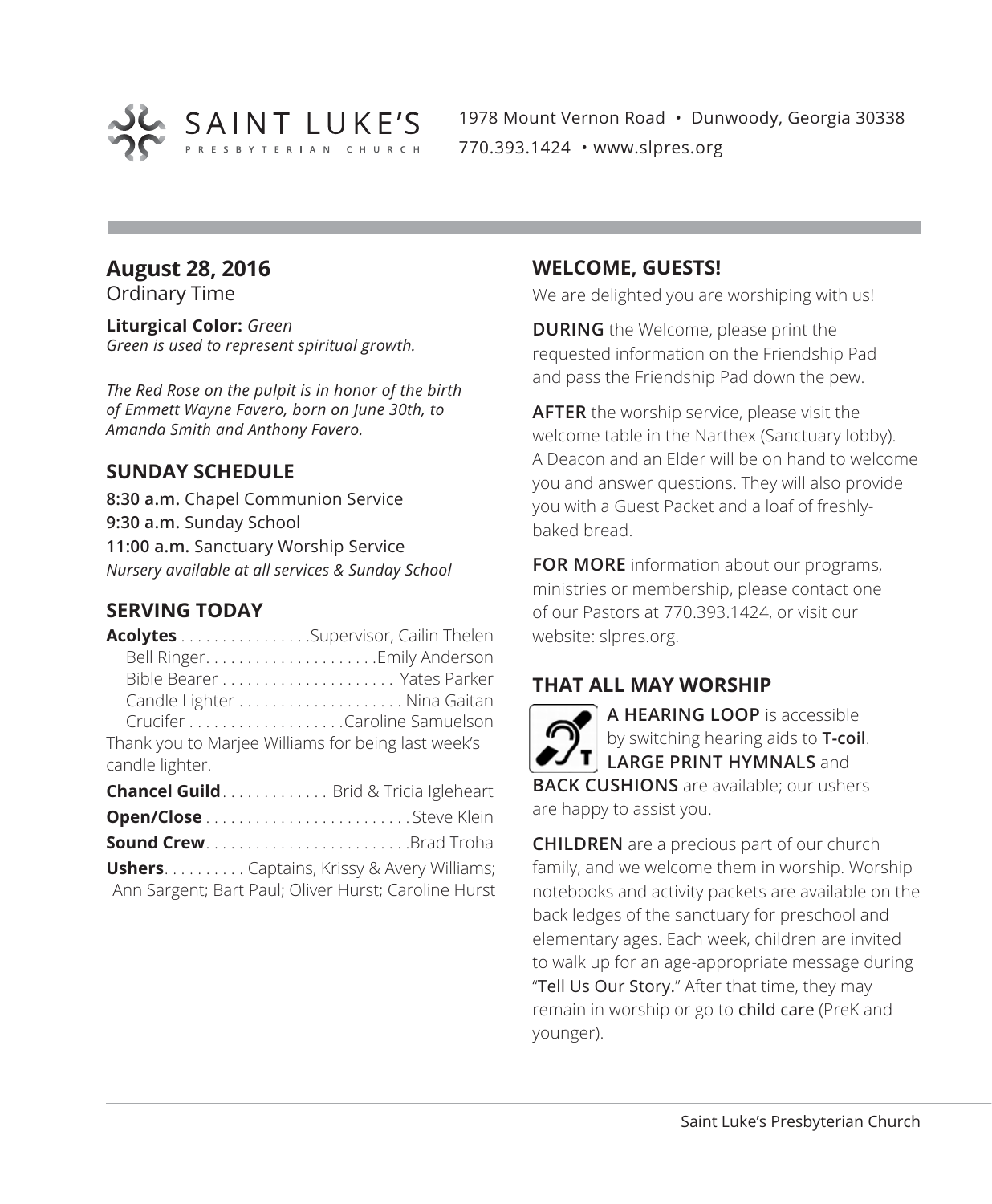

# **In Preparation for Worship**

 "For within your flesh, deep within the center of your being, is the undaunted, waiting, longing, all-knowing. Is the ready, able, perfect. Within you, waiting its turn to emerge, piece by piece, with the dawn of every former test of trial and blackness, is the next unfolding, the great unfurling of wings, the re-forged backbone of a true Child of Light." ― *Jennifer DeLucy*

| <b>Gathering Prayer</b>                           |                                                                                   |                  |
|---------------------------------------------------|-----------------------------------------------------------------------------------|------------------|
| <b>Prelude</b>                                    | Meditation Jeanne Demessieux                                                      |                  |
| <b>Chiming of the Hour</b>                        |                                                                                   |                  |
| Welcome                                           |                                                                                   |                  |
| <b>Minute for Mission</b>                         | Saint Luke's Endowment Fund                                                       | Rich Crutchfield |
| * Call to Worship                                 |                                                                                   |                  |
|                                                   | Leader: With what shall I come before the Lord and bow myself before God on high? |                  |
| People: He has shown you, O mortal, what is good; |                                                                                   |                  |
| Leader: And what does the Lord require of you?    |                                                                                   |                  |
|                                                   | People: To do justice and to love kindness and to walk humbly with your God       |                  |
| * Passing of the Peace                            |                                                                                   |                  |

Leader: May the peace of Christ be with you. **People: And also with you.**

# \* Hymn #14

**Hymn #14** For the Beauty of the Earth *DIX*

# **Call to Confession**  \*

Leader: The Lord be with you. **People: And also with you.** Leader: Let us pray.

သိုင်္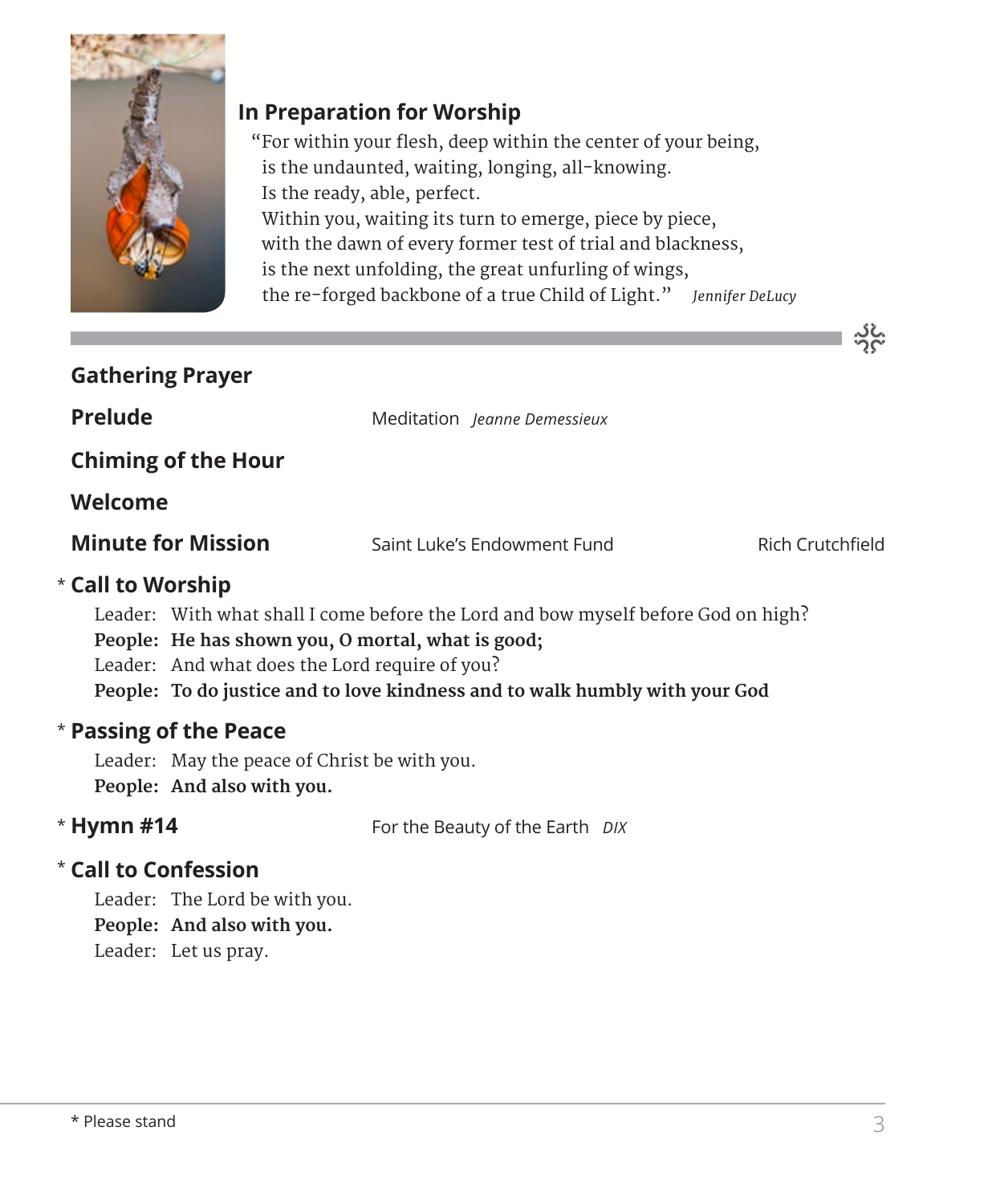# **Litany of Confession**  \*

Leader: Almighty God, You alone are good and holy. Purify our lives and make us brave disciples. We do not ask You to keep us safe, but to keep us loyal, so we may serve Jesus Christ, who, tempted in every way as we are, was faithful to You. From lack of reverence for truth and beauty, from a calculating or sentimental mind, from going along with mean or ugly things,

# **All: O God, deliver us.**

Leader: From cowardice that dares not face truth, laziness content with half-truth, or arrogance that thinks we know it all,

## **All: O God, deliver us.**

Leader: From superficial life and worship, from all that is hollow or insincere,

#### **All: O God, deliver us.**

Leader: From trite ideals and cheap pleasures, from mistaking hard vulgarity for humor,

## **All: O God, deliver us.**

Leader: From being dull, pompous or rude, from putting down our neighbors,

#### **All: O God, deliver us.**

Leader: From cynicism about others, from intolerance or cruel indifference,

#### **All: O God, deliver us.**

Leader: From being satisfied with things as they are, in the church or in the world, from failing to share Your indignation about injustice,

#### **All: O God, deliver us.**

Leader: From selfishness, self-indulgence or self-pity,

## **All: O God, deliver us.**

Leader: From token concern for the poor, lonely or loveless people, from confusing faith with good feeling, or love with wanting to be loved,

## **All: O God, deliver us.**

- Leader: From everything in us that may hide Your light, O God, light of life, forgive us… *(time of silent confession)*
- Leader: Lord, in Your mercy,

## **All: Hear our prayer. Amen.**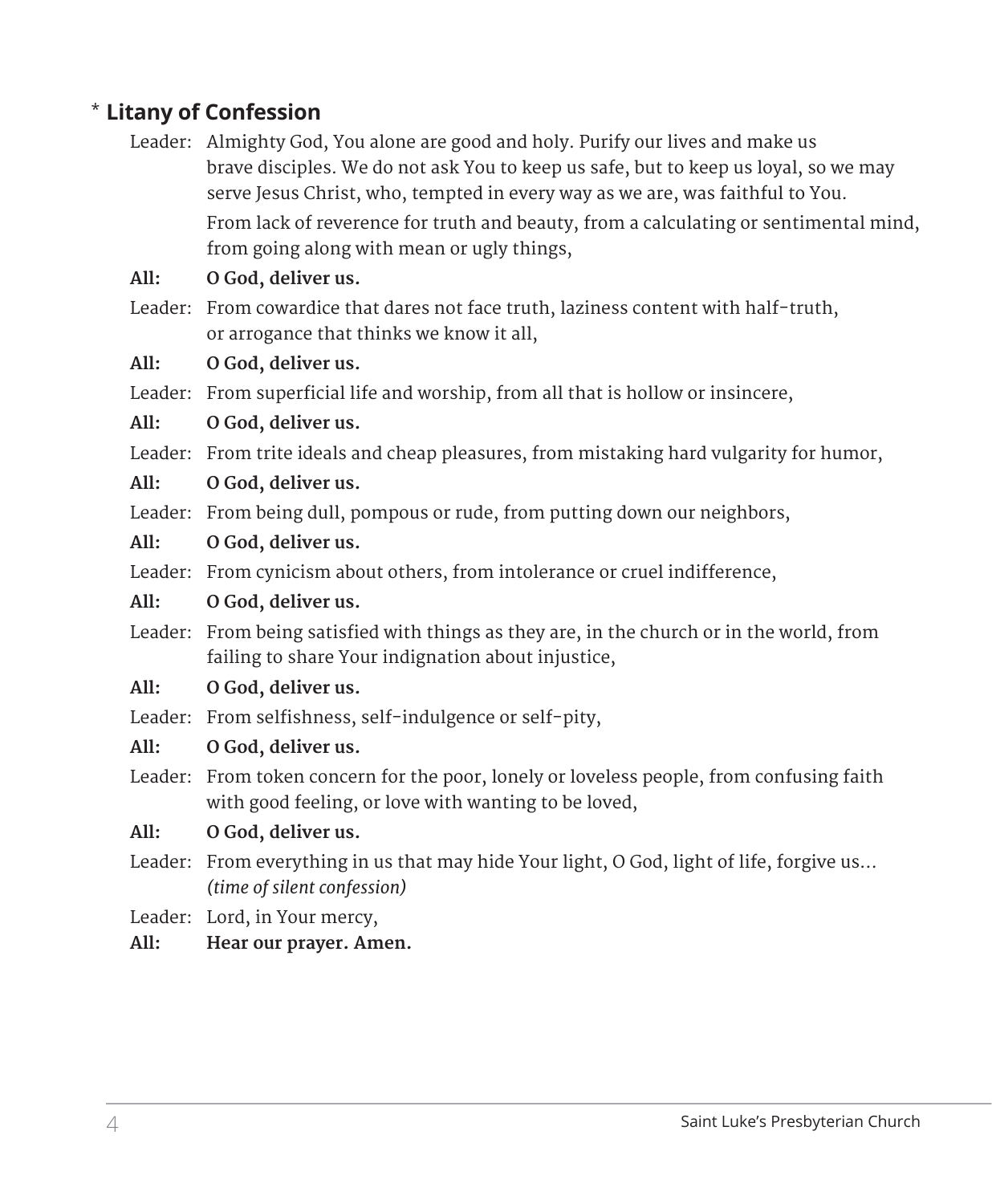#### \* **Assurance of Forgiveness**

# \* **Song of Praise**



# **Tell Us Our Story Emily Wilmesherr Emily Wilmesherr**

*Parents may take their young children (through PreK) to our nursery in Sheppard Hall. Children are encouraged to stay in worship with their family and enjoy the activities in their worship buckets (available in the Sanctuary lobby [Narthex] on the window sills).*

# **Morning Prayer & The Lord's Prayer**

 **Our Father Who art in heaven, hallowed be Thy name. Thy kingdom come, Thy will be done, on earth as it is in heaven. Give us this day our daily bread; and forgive us our debts, as we forgive our debtors; and lead us not into temptation, but deliver us from evil. For Thine is the kingdom and the power and the glory, forever. Amen.**

# **Scripture** Micah 6:8; page 816 Sonny Jester Sonny Jester Leader: The Word of the Lord. **People: Thanks be to God. Sermon** Co-Missioning Phil Brown & David Lower

AIR Guatemala Becky Loftis Vacation Bible School **Lucy Painter**  Mountain T.O.P. Cameron Wescott Massanetta **Casey Singley**  Thornwell Jack Troha Mexico Andrea Price Montreat Montreat Ben & Rosie Coffie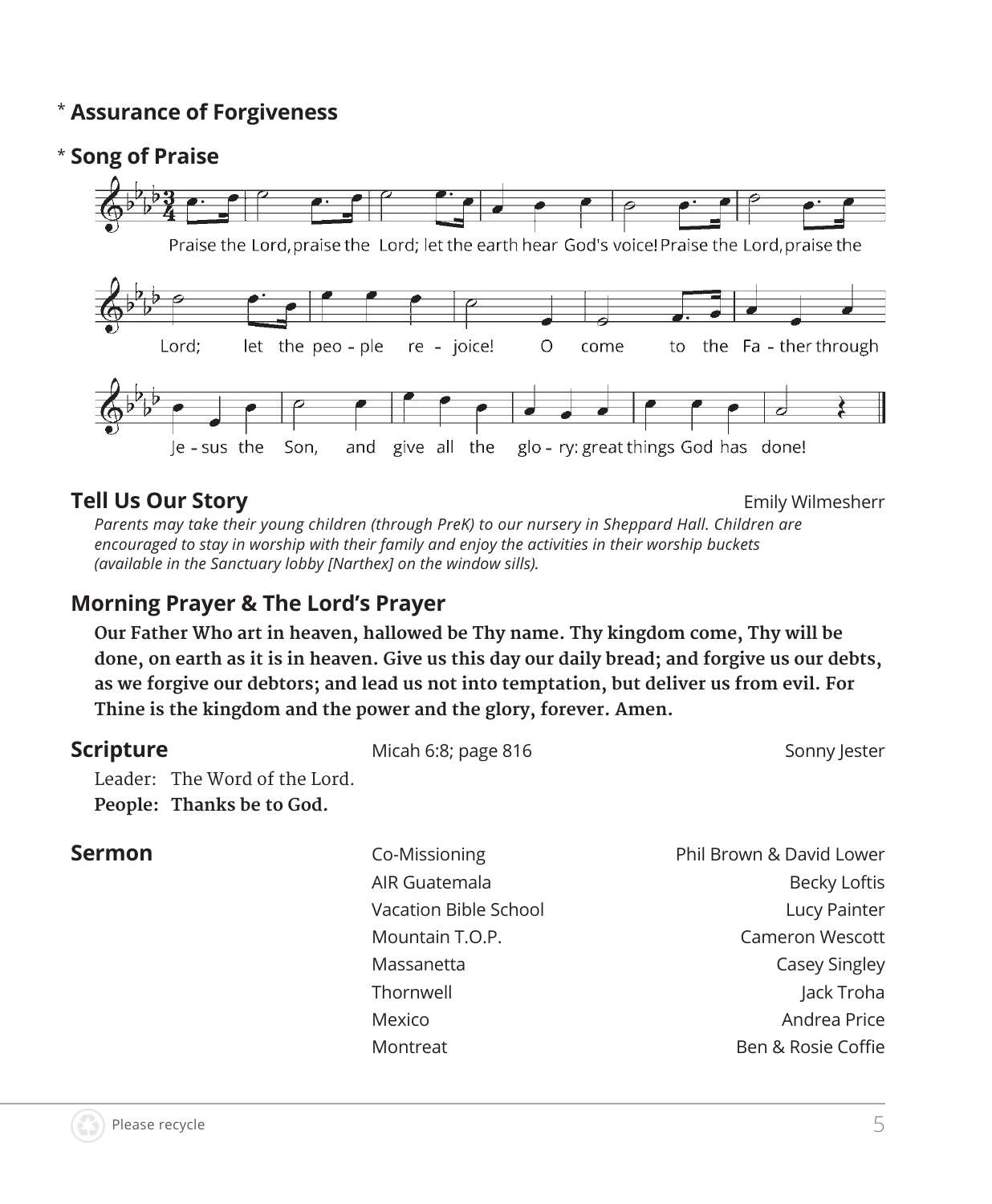# \* Hymn #769

**Hymn #769** For Everyone Born *FOR EVERYONE BORN*

# **\* Affirmation of Faith** Apostles' Creed

 **I believe in God, the Father Almighty, Maker of heaven and earth, and in Jesus Christ, His only Son our Lord; Who was conceived by the Holy Ghost, born of the Virgin Mary, suffered under Pontius Pilate; was crucified, dead, and buried; He descended into hell; the third day He rose again from the dead; He ascended into heaven, and sitteth on the right hand of God the Father Almighty; from thence He shall come to judge the quick and the dead. I believe in the Holy Ghost; the holy catholic church; the communion of saints; the forgiveness of sins; the resurrection of the body; and the life everlasting. Amen.**

# **Offering**

 *Giving is a tangible sign of worship. If you give electronically, there is a blue, laminated, 'electronic giving' card in the pew rack to place into the offering plate as it is passed.* 

#### **Offertory Fruit of the Spirit** *Dan Forrest*

 He that abideth in me, and I in him, the same bringeth forth much fruit: love, joy, peace, patience, tenderness, goodness, faith, meekness and self-control. *John 15:5; Galatians 5:22-23* 

# **Song of Thanksgiving** \*



# **Prayer of Dedication** \*

\* Hymn #749

**Hymn #749** Come! Live in the Light! *WE ARE CALLED*

- **Charge & Blessing** \*
- Go My Children With My Blessing *WELSH MELODY* Chancel Choir Go, my children, fed and nourished, closer to me. Grow in love and love by serving, joyful and free. Here my Spirit's power filled you; here my tender comfort stilled you. *Jaroslav Vajda* \* Choral Benediction

# \* Postlude

**Postlude** Postlude *Demessieux*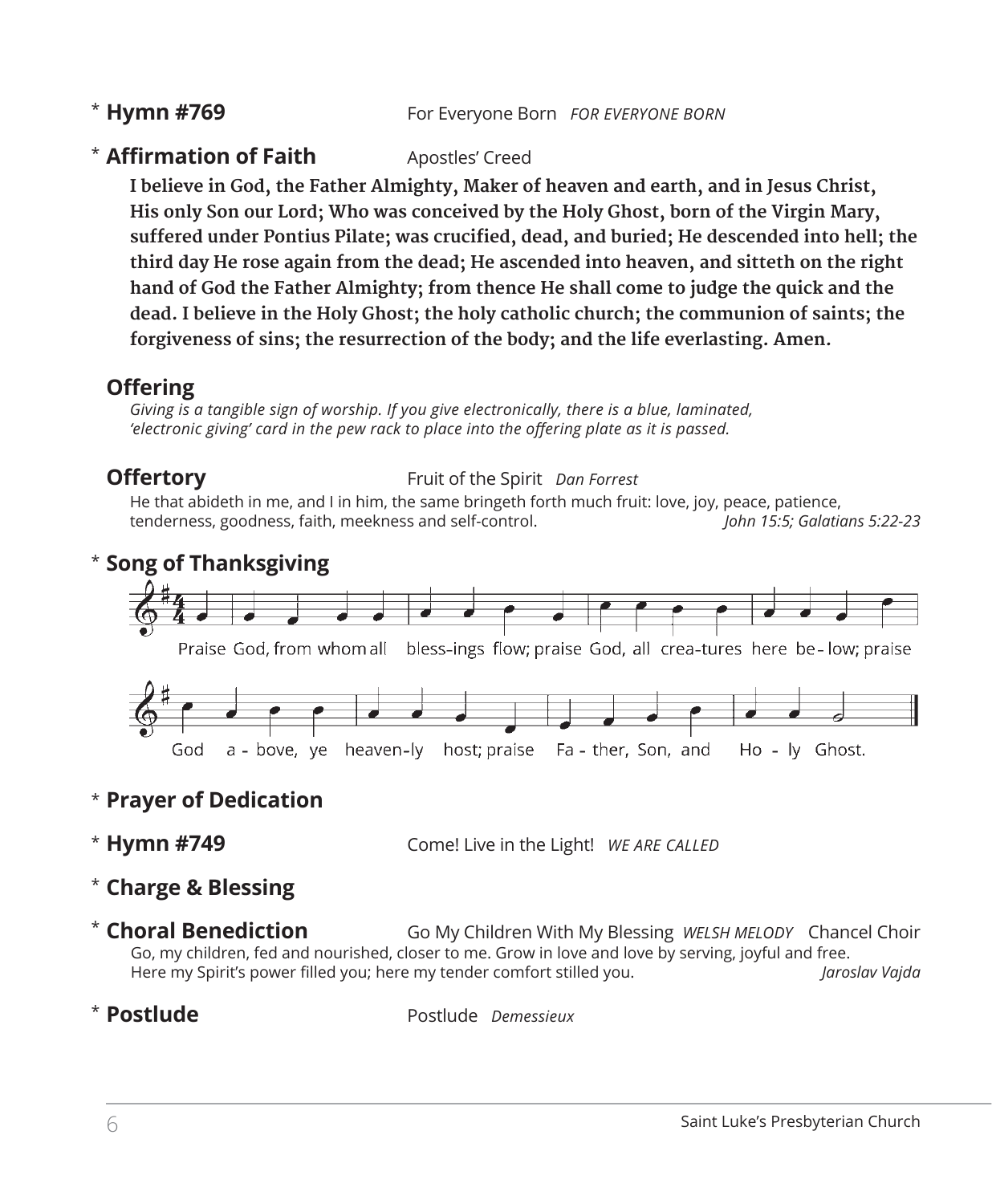# Sunday Spotlights:

**WHAT IS THE SAINT LUKE'S ENDOWMENT FUND?** रे $\boldsymbol{\Omega}$  A donation to the Saint Luke's Endowment Fund is fundamentally different from other contributions to our church and its ministries. It is conceived to last forever, expanding by gifts, donations, and investment income. Donations are not spent but left to grow, making possible annual grants from the investment income, which fund disbursements to the Operating Fund or other projects. The Endowment Fund Committee, members of this congregation, is obliged not to spend those original donations but to safeguard them through wise investments. A gift to the Endowment Fund provides a stable financial base to protect the church against future fluctuations of income, and is is a great way to remember a loved one or to make a bequeath in your will. For more information, please contact Dan Joyce (djoyce@iragroup.com) or Rich Crutchfield (rich.crutchfield@me.com).

Sat., Sept. 10: **JOIN US FOR AN EXCELLENT ADVENTURE TO THORNWELL!**

रे $\hat{\mathbf{C}}$  Everyone is invited to visit our ministry partner, Thornwell Home for Children, which has served children and families for more than 141 years! Many of these children have suffered severe trauma and hopelessness before arriving at Thornwell; here they have the opportunity to heal and regain their strength within a family-based concept. We'll tour the campus of historic buildings and check out the farm, family cottages, and recreational and educational areas — plus see all the wonderful things our Saint Luke's mission teams have accomplished over the past few summers. Please contact Julie Knotts (404.668.4008) to sign up or for more info.

# **WEDNESDAY EVENINGS ARE A TIME TO FEAST!**

10-weeks of Wednesday night activities (dinners, rehearsals, and classes for all ages) – also known as "**Feast**" – begins Sept. 14. Pick up a brochure in the lobby and register now!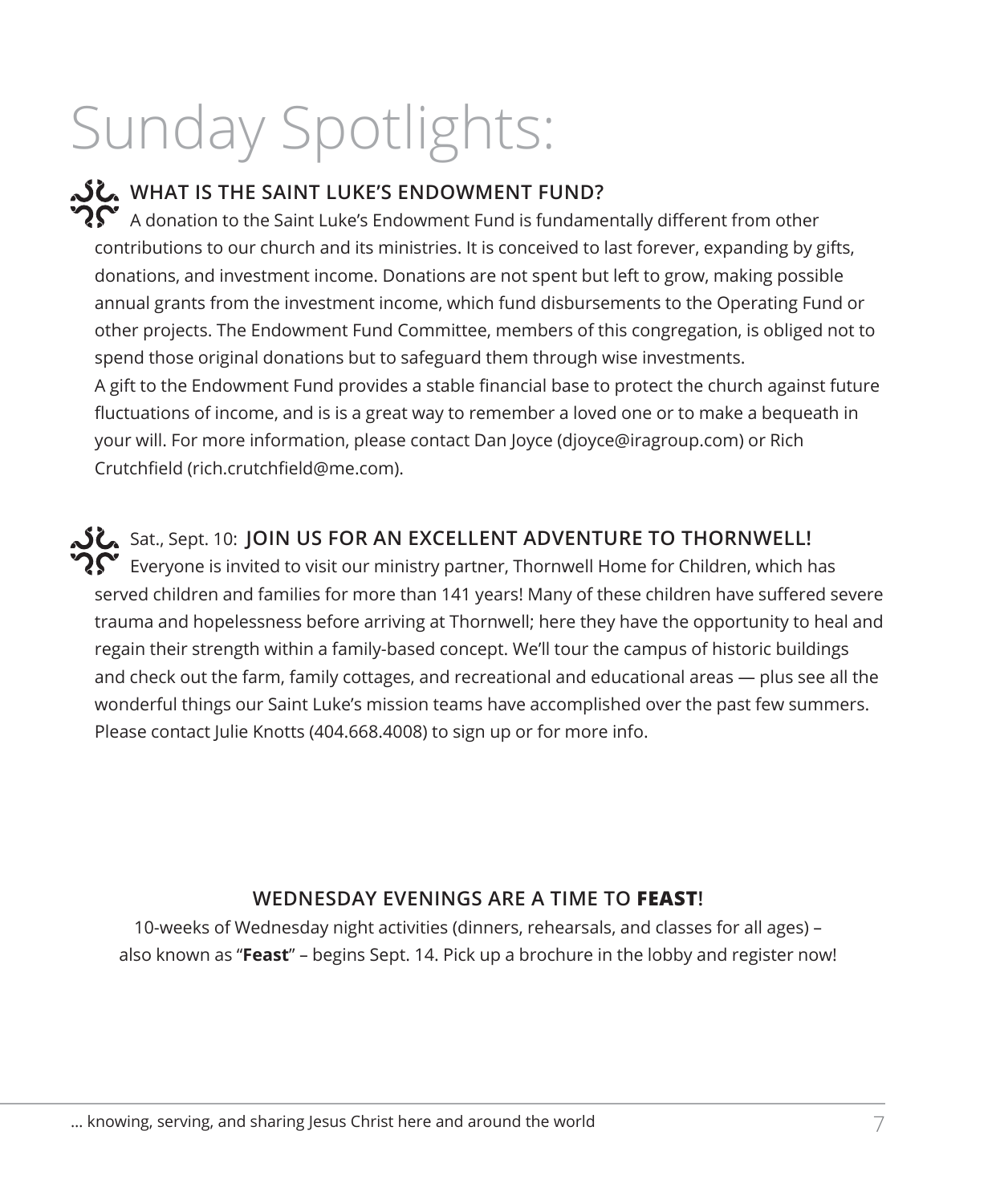$\text{SPLASH!}$  CHILDREN'S catherine Anne Thomas<br>
Cathomas@slpres.org / 770.393.1424 ext. 228 **Catherine Anne Thomas** cathomas@slpres.org / 770.393.1424 ext. 228

**ADULT HELPERS NEEDED** Our Saint Luke's kids are set for another great year of Serving, Learning, and Sharing (*SPLASH*, get it?), but we need adult volunteers to make it happen. The time slots are Sun. mornings, 9:30-10:30, 11:20-12:00, or 10:30-12:00; or Wednesdays during Feast from 6:20-7:15 p.m. These jobs are meant to be shared among many, so please jump in by contacting Catherine Anne (info above).

# **ADULT MINISTRY Shannon Dill** shannondill@slpres.org / 770.393.1424 ext. 229

**ADULT SUNDAY SCHOOL** classes meet between the worship services, 9:30-10:30 a.m. Descriptions of current groups are available on our website (slpres.org) or http://bit.ly/ AdultSundaySchool. Please join us!

**FRIDAY MORNING MEN'S BIBLE STUDY** Fellowship and Bible study every Fri. from 6:40-8:00 a.m. in the Parlor with Dan Joyce.

**DISCIPLE SERIES** The final study in the Disciple Series, *Christian Believer,* will be offered at Saint Luke's this fall beginning on Sept. 13 in the Session Room (#109). This 30-week study focuses on essential doctrines of the Christian faith and makes connections between the doctrine and daily living. Classes will be from 7-9 p.m. each Tuesday. Please call Liz Catlett to order materials: 770.393.1424, ext. 236.

**NEW BIBLE STUDY: "WAYFARERS"** convened by David Lower. Come join David, Shannon and Phil as this week's preacher leads a study of the scripture for the upcoming Sunday's worship. During our worship year, we will read episodically through the Bible through May, starting with Abraham in Genesis. This study will enrich that journey through the Bible by following, clearly and deeply, the great big story of God and the people and the remaking of the world. We will listen and learn and discern God's Word together, and it will enrich our life of worship and faith! **Wednesdays at 10 a.m., starting on Sept. 14th,** in the church library (2nd floor above the lobby).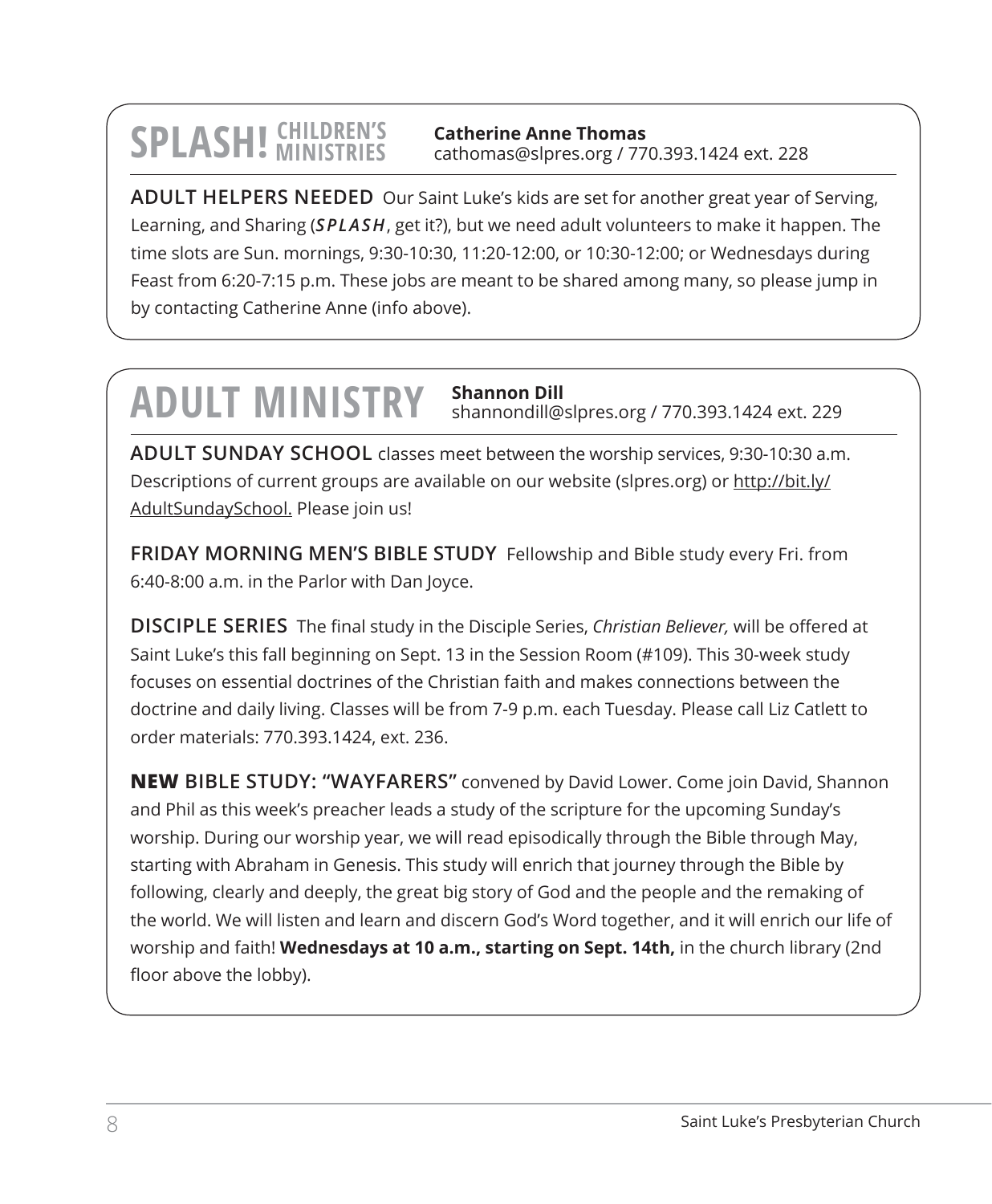# **MUSIC MINISTRY** Clair Maxwell

clairmaxwell@slpres.org / 770.393.1424 ext. 227

**WELCOME BACK, CHOIR & RINGERS** Both groups are open to youth and adults and rehearse weekly. Festival Ringers practice 6:30-7:20 p.m. and the Chancel Choir practices 7:30-9 p.m. Contact Clair Maxwell for more information.

**CELEBRATE THE ARTS** (CTA) concert series begins Sept. 11; see the schedule below and mark your calendar. All are invited to these free concerts. Please attend as we welcome and encourage people in our community to visit Saint Luke's. You can support **Celebrate the Arts** financially by becoming a **Friend of Music**. Checks should be made payable to Saint Luke's with "Friends of Music" on the memo line, or donate on our website. Your contributions are tax deductible. Thank you for your support!

# SUN • **SEPTEMBER 11** | 2016 | **5:00 PM** Songs of Peace – *Coro Voci*

*Ed Weaver, conductor* The Atlanta choral ensemble *Coro Voci*  presents reflections on peace by American composers and arrangers on this poignant anniversary for our nation and world. An offering will be collected to benefit the charity **Tuesday's Children,** a response and recovery organization that supports youth, families, and communities impacted by terrorism and traumatic loss. Also, we will have church members bake "peace pies" for a reception to follow the concert. Childcare is provided.

# SUN • **NOVEMBER 6** | 2016 | **4:00 PM** Missa Brevis

*Clair Maxwell, conductor*

Saint Luke's Chancel Choir, the Choral Guild of Atlanta and a string quartet perform two setting of *Missa Brevis,* the "brief mass," by Haydn and Mozart.

SUN • **DECEMBER 11** | 2016 | **4:00 PM** Toys for Tots Benefit Concert Features our choirs and a brass quintet performing music of the season. Bring a new, unwrapped toy for donation.

# SUN • **FEBRUARY 12** | 2017 | **4:00 PM**

Songs of Love – *Coro Voci Ed Weaver, conductor* The second concert by *Coro Voci* with works celebrating the many facets of love in anticipation of Valentine's Day.

# SUN • **MARCH 26** | 2017 | **4:00 PM** Atlanta Guitar Trio

Scott Plato, Adam Craighead, and Bill Hearn perform a program of arrangements for guitar, mandolin, and theorbo.

# SUN • **APRIL 30** | 2017 | **6:30 PM** Chastain @ Saint Luke's

An evening of music and entertainment. Bring your own picnic for this community and congregational favorite.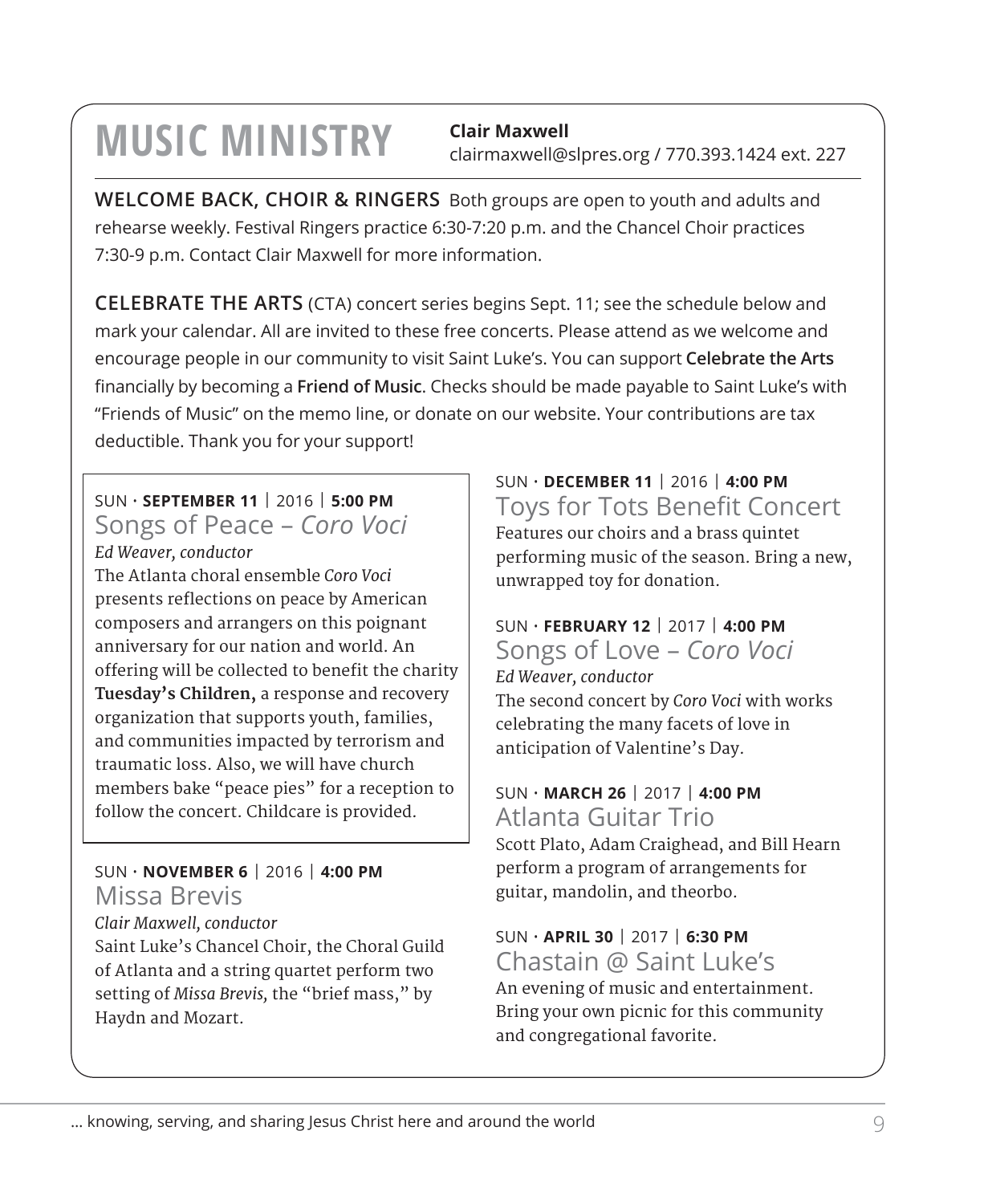|                                                                          | <b>Phil Brown</b><br><b>YOUTH CONNECTION</b><br>philbrown@slpres.org / 770.393.1424 ext. 238                                                                                                                                                                                                                                     |  |  |
|--------------------------------------------------------------------------|----------------------------------------------------------------------------------------------------------------------------------------------------------------------------------------------------------------------------------------------------------------------------------------------------------------------------------|--|--|
|                                                                          | Stay current with Saint Luke's Youth Ministry by signing up for text message updates. Dial 81010 and text:<br>for Middle School updates:<br>youth, text @6th-8thSL<br>parents, text @MSparentSL<br>for High School updates:<br>youth, text @9th-12thSL<br>parents, text @HSparentSL<br>for Youth Choir updates:<br>text @choirSL |  |  |
|                                                                          | UPCOMING SUNDAY YOUTH EVENTS:                                                                                                                                                                                                                                                                                                    |  |  |
| <b>AUG 28</b>                                                            | Druid Hills Shelter Dinner                                                                                                                                                                                                                                                                                                       |  |  |
| SEPT <sub>11</sub>                                                       | Youth Family Potluck                                                                                                                                                                                                                                                                                                             |  |  |
| <b>OCT 16</b>                                                            | All youth: Corn Maze                                                                                                                                                                                                                                                                                                             |  |  |
| <b>OCT 28-30</b><br>Middle school retreat @ Calvin Camp & Retreat Center |                                                                                                                                                                                                                                                                                                                                  |  |  |
| NOV 11-13                                                                | High school retreat @ Mountain TOP                                                                                                                                                                                                                                                                                               |  |  |
| <b>DEC 18</b>                                                            | Youth Christmas parties                                                                                                                                                                                                                                                                                                          |  |  |
|                                                                          |                                                                                                                                                                                                                                                                                                                                  |  |  |

# **PRESBYTERIAN WOMEN REGISTRATION**

Presbyterian Women (PW) is a group that meets monthly for Bible study and mission-oriented projects. We hope you will plan to join us at one of our three monthly circle meetings beginning in September:

2nd Mondays at 9:30 a.m. (childcare available); 2nd Mondays at 7:30 p.m.; or 2nd Tuesdays at 9:30 a.m.

This year the Bible study will be "Who is Jesus? What a Difference a Lens Makes" by Judy Yates Siker. **Stop by our table in the lobby TODAY** for more information and to register. There is a cost for the study materials, so bring your checkbook. Contact PW Moderator Andrea Price: andreacoppedgeprice@gmail.com if you have any questions. Don't miss this special opportunity to study and grow spiritually with other women at Saint Luke's!

# **SEPT. 11 IS STEPHEN MINISTRY SUNDAY**

Happy 10th Birthday! Come celebrate Stephen Ministry's ten years serving Saint Luke's congregation and our community. Please join us in welcoming Pam Montgomery, from Stephen Ministries Central Office in Saint Louis, who will be our guest speaker. Plan to breakfast with us between worship services from 9-11a.m. in the lobby. We will have "Coffee" Cake and much more!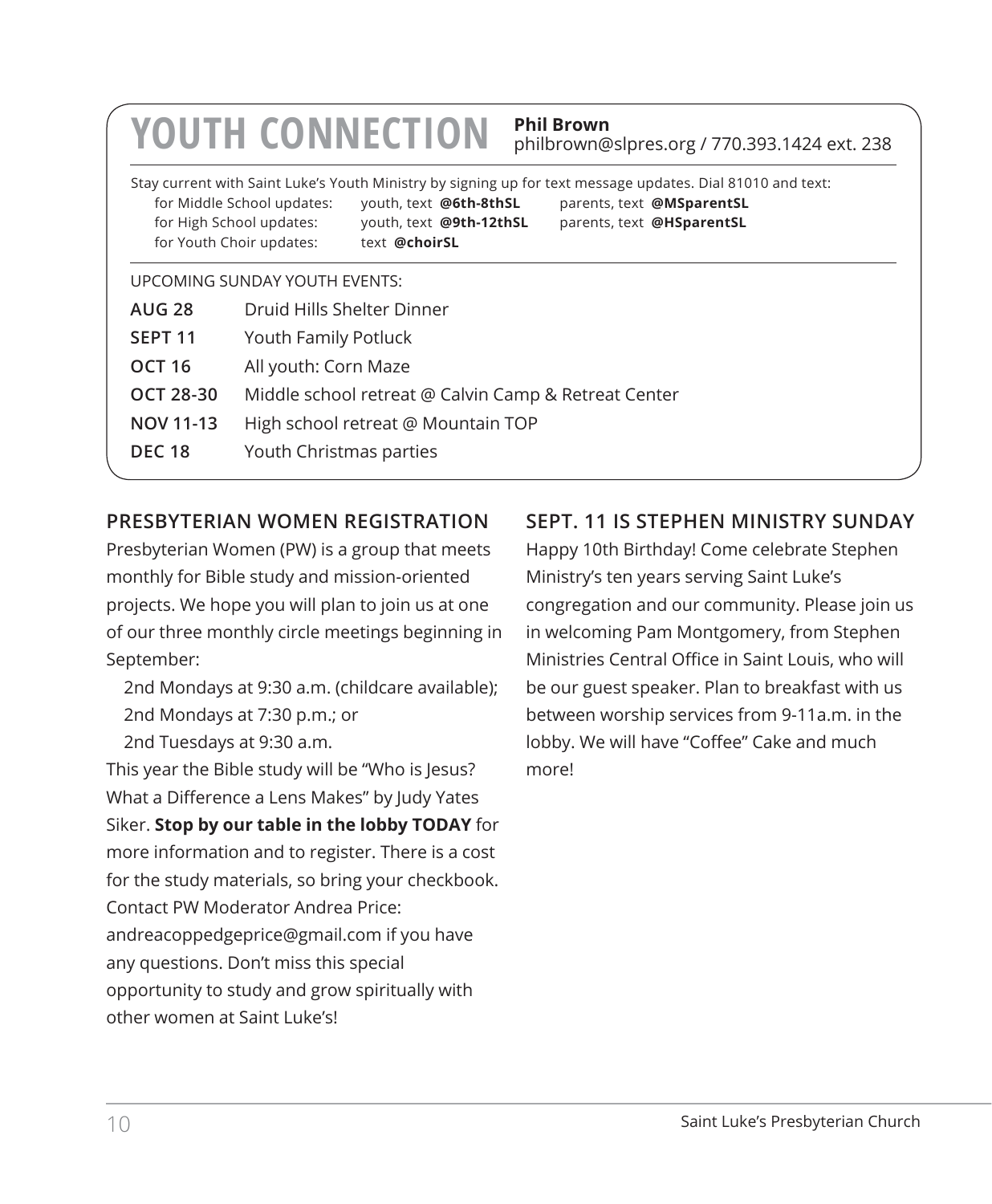# **FAMILY PROMISE: DOUBLE FEATURE**

Saint Luke's has committed to back-to-back hosting weeks: Sept. 25 – Oct. 9. Volunteer opportunities abound for people wanting to volunteer in groups, as a family, or even alone. Please take a moment and find a spot to lend a hand: http://tinyurl.com/SLPCFP2016-09.

# **STEPHEN MINISTRY AT SAINT LUKE'S**

You say, **"I'm not able."** God says, **"I am able."** 2 Corinthians 9:8 says, **"And God is able to make all grace abound to you, so that in all things at all times, having all that you need, you will abound in every good work."** 

In all things God gives to us generously. God will equip you and help you. Stephen Ministers hope to be a conduit to God's grace for each of our care receivers. We are well trained and available to meet confidentially with you on a weekly basis. Take the first step. Reach out to Shannon Dill (770.393.1424 ext. 229) or Laura Strange (770.490.4395) for a referral.

# **MOVE INTO BETTER HEALTH**

Mon. & Wed. in the Great Hall, 8:15 - 9:15 a.m. Sally Joyce will start the class with light aerobics or walking, and then use light weights or resistance for toning, stretching and relaxation. Begins Sept. 12.

**BECOMING CREATION WISE** If you missed this great lecture series at Saint Luke's by Georgia Interfaith Power & Light, be sure to catch it this fall at Dunwoody United Methodist. Lectures are free and feature speakers from Coloumbia Seminary and Georgia State Univ. 4:00 p.m. Sundays, Sept. 11 - Oct. 9 at DUMC:

Earth's Story in the Hebrew Bible *Dr. William P. Brown*

Convictions for an Apocalyptic Ecology *Dr. Stanley P. Saunders*

The House of Prayer for All People: Scientific Perspectives and God's Creation *Dr. Dabney Dixon*

Christian Ethics and God's Creation *Dr. Mark Douglas*

Practical Steps to being Creation Wise *Rev. Kate McGregor Mosley (GIPL Staff)*